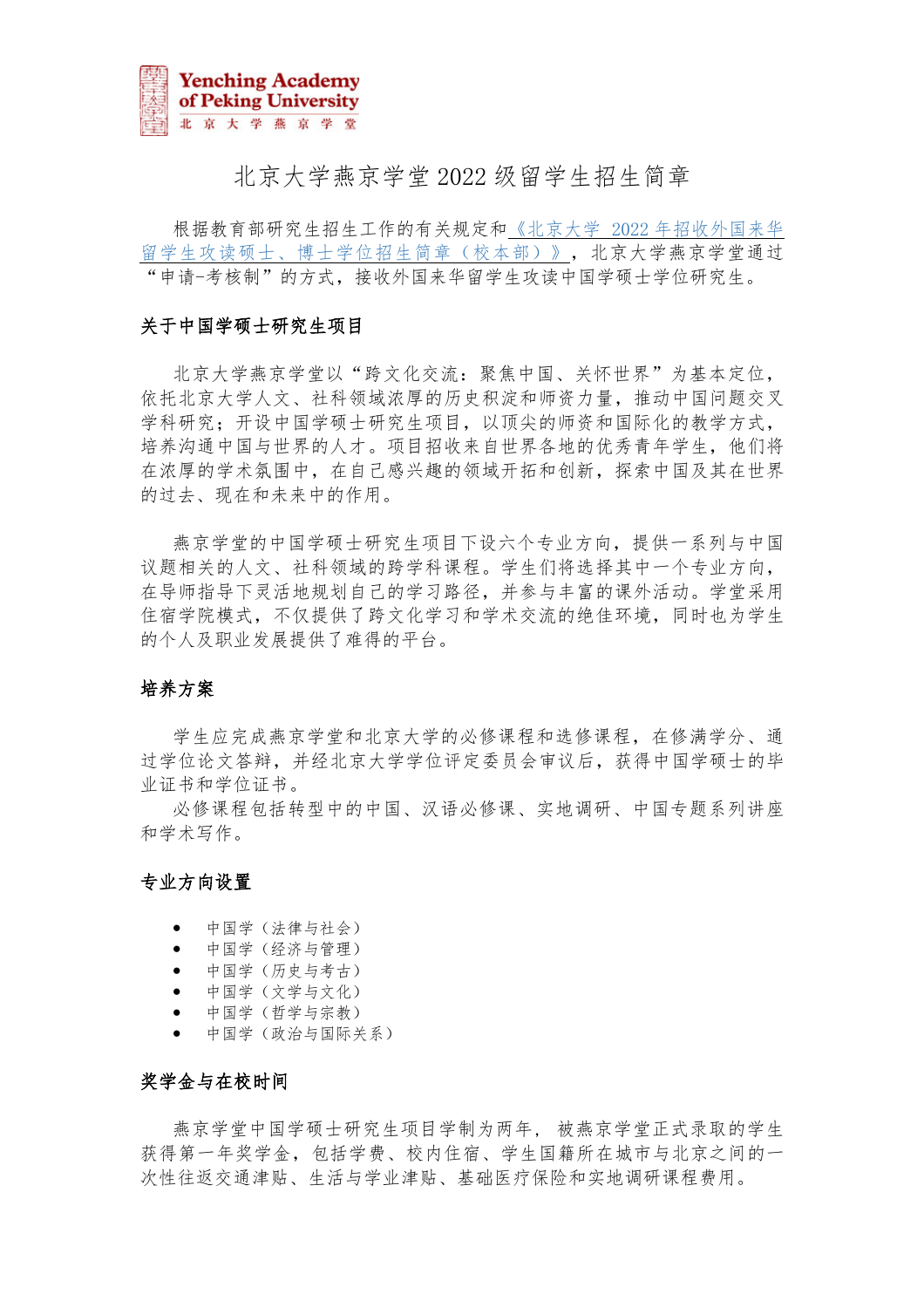

所有获得奖学金的燕京学堂学生第一学年必须住校。学术表现良好且第二 年继续留京的学生可以申请第二年奖学金,包括学费、校内住宿或在京住宿补 贴、生活与学业津贴和基础医疗保险。

### 申请办法与流程

燕京学堂每年招收约 120 名来自全世界各地青年学生。2022 级国际学生的 申请时间为 2021 年 8 月 15 日至 2021 年 12 月 3 日北京时间中午 12:00 前。

#### 申请资格

申请者应具备以下条件:

- 获得学士或以上学位、不限专业;当前学位取得证书时间不晚于 2022 年 8 月 31;
- 学习成绩优秀;
- 对交叉学科感兴趣,对有关中国议题的研究有浓厚的兴趣;
- 积极参与课外活动和社团活动,有强烈的社会责任感和领导力潜能;
- 英语成绩分数需满足:
	- o 雅思 (Academic):总分不低于 7.0 分
	- o 托福 (iBT):总分不低于 100 分
	- o 剑桥英语证书 (Advanced):总分不低于 185 分
	- o 注意:英语母语者或毕业于以英文教学为主的本科(及以上)学位 项目者不必提交英语水平测试成绩。
- 持外国护照的非中国籍公民。对于中国大陆(内地)、香港、澳门和台湾 居民在移民外国后作为外国留学生申请者,应于 2016 年 4 月 30 日之前 持有有效的外国护照或国籍证明文件,并拥有已注销中国国籍的证明。

### 申请材料

所有申请者[在燕京学堂在线申请平台注](https://yenchingacademy.netapply.cn/YENCHING/login.html)册后需在线提交以下英文材料:

- 申请表(在线填写);
- 个人陈述(750 字以内);
- 研究兴趣陈述(1500 词以内,不包括引用文献);
- 个人简历(不超过两页);
- 在校成绩单;
- 学位证书或在读证明;
- 两封学术推荐信,须分别密封并由推荐人在封口骑缝处签字(推荐人须 为副教授(含)以上或具有相当专业技术职称者),中英文皆可;
- 英语水平成绩单:
	- o 雅思和托福英语考试成绩需为入学前两年内有效(请提交 2020 年 9 月 1 日后的考试成绩); 目前我们不接受托福 MyBest Scores 成绩以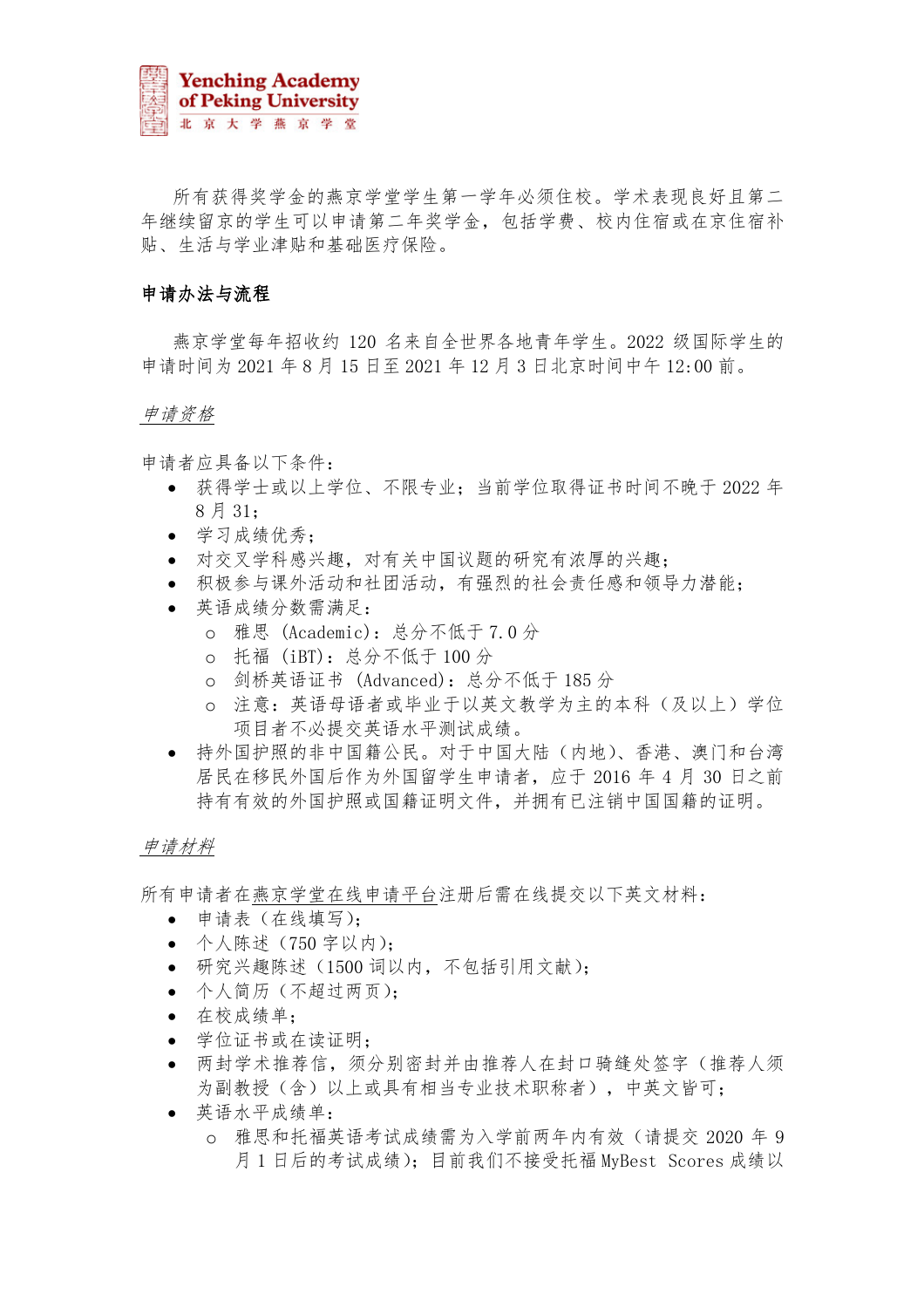

及托福 iBT Special Home Edition 考试成绩;

o 在你申请报考雅思时,请选择 "Yenching Academy of Peking University" 作为成绩接收方; 在你申请报考托福时, 请选择燕京 学堂的编号 C488 作为成绩接收方。

### 申请流程

2022 级国际学生申请开放时间为 2021 年 8 月 15 日。申请人须在 2021 年 12 月 3 日北京时间中午 12:00 前提交所有材料。

[直接合作院校将](https://yenchingacademy.pku.edu.cn/ADMISSIONS/Partner_and_Cooperating_Universities.htm)筛选出优秀并且适合中国学硕士研究生项目的学生,推荐 至燕京学堂。所有来自直接合作院校的申请者须同时通过其所在院校及燕京学 堂的招生门户网站进行报名。

了解更详细的申请流程,请查[阅燕京学堂网站和](https://yenchingacademy.pku.edu.cn/)[北京大学研究生招生网。](https://admission.pku.edu.cn/zsxx/lxszs/index.htm)

### 初审与复试

招生委员会将对申请者提交的网上申请材料进行筛选。通过材料初审的申 请者将进行复试。预计复试将于冬季至次年初春进行,国际申请者可选择网络 面试或于北京大学进行现场面试。学堂招生办公室将于面试前一周左右联系复 试入选者,安排面试时间。

#### 录取

招生委员会将根据申请材料进行考核,择优确定拟录取名单,报北京大学 研究生院招生办公室审批。录取通知书将于 2022 年 6 月下旬发出。

### 注意事项及招生咨询

- 其他未尽事宜,请[见北京大学研究生招生网或](https://admission.pku.edu.cn/zsxx/lxszs/index.htm)[北京大学燕京学堂官网。](https://yenchingacademy.pku.edu.cn/)
- 学生在北京大学就读期间不能同时就读其他学校的学位项目。
- 若上级部门在 2022 年招生年度出台新的研究生招生政策,燕京学堂将根 据有关通知做相应调整并及时予以公布。

咨询邮箱: yca-admissions@pku.edu.cn 咨询电话:+86-1-62744510 或 +86-1-62766358 地址:100871 北京市海淀区颐和园路 5 号北京大学静园三院 116 招生办公室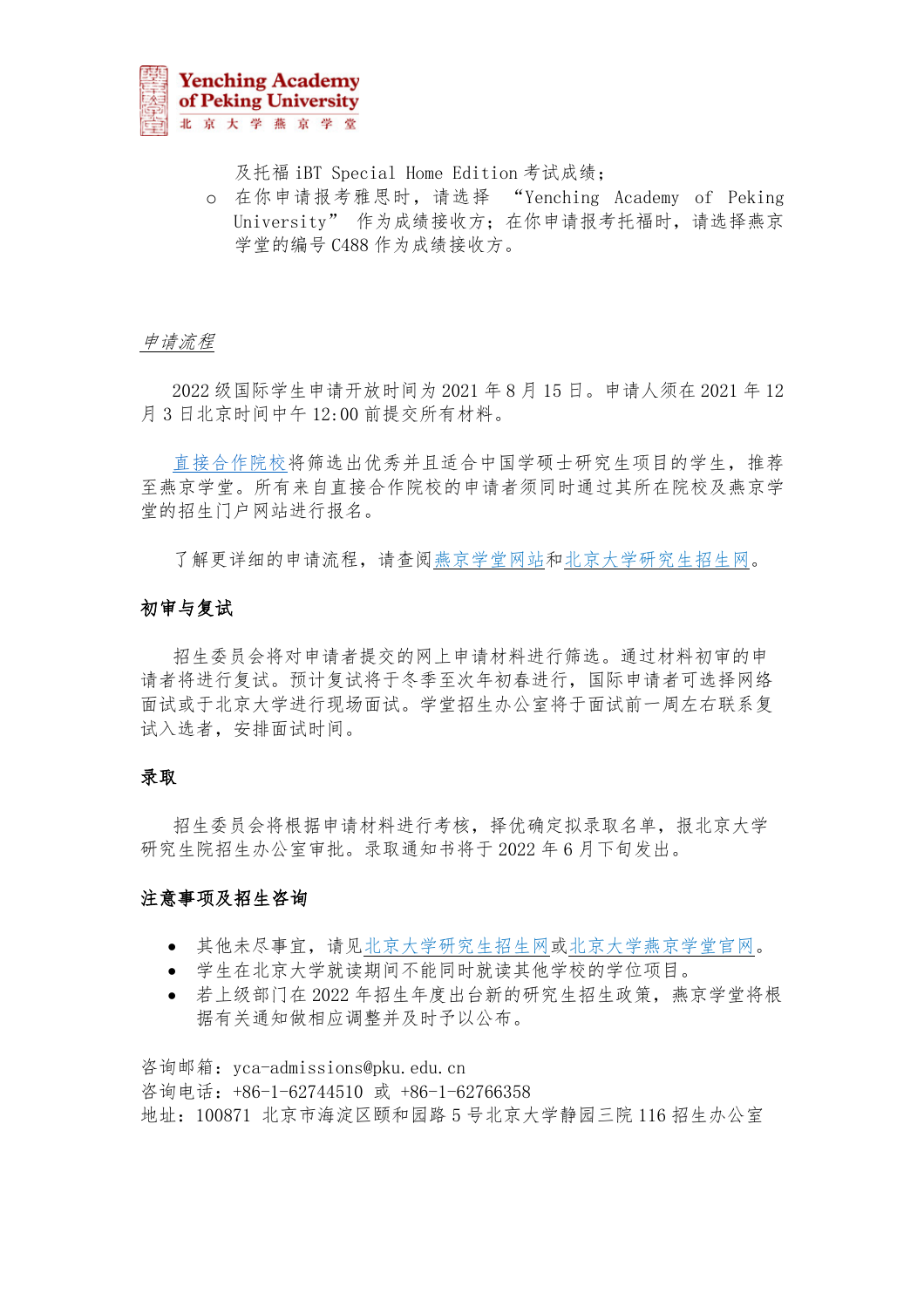

# Yenching Academy of Peking University Master of China Studies Program for 2022 Entry

According to the relevant regulations of the Ministry of Education for postgraduate admissions and Peking University's "2022 [Application](https://admission.pku.edu.cn/zsxx/lxszs/lxszsjz/index.htm?CSRFT=3UBI-CX2C-GME0-2VQC-THQV-WOC9-WRCP-1C2Z) Information of Master's Degree and Ph.D. Degree for [International](https://admission.pku.edu.cn/zsxx/lxszs/lxszsjz/index.htm?CSRFT=3UBI-CX2C-GME0-2VQC-THQV-WOC9-WRCP-1C2Z) Students", Yenching Academy of Peking University accepts foreign students to study a masters degree in China Studies using the method of "Application and Review System."

# **ABOUT THE PROGRAM**

Yenching Academy of Peking University aims to build bridges between China and the rest of the world through an interdisciplinary Masters program in China Studies. This initiative brings together young people who have demonstrated a talent for leadership and innovation. At Yenching, they are immersed in an intensive learning environment where they can explore China and its role in the world — past, present, and future. The Academys goal is to shape new generations of global citizens with a nuanced understanding of China.

Yenching Academy is a fully-funded residential program offering a wide array of interdisciplinary courses on China within the Humanities and Social Sciences. Working closely with their academic advisors, Yenching Scholars have the flexibility to create their own study paths by choosing from six research areas and a variety of extracurricular activities. Studying at the Academy represents a unique opportunity not only for intercultural and academic exchange, but also for personal and professional development.

# **CURRICULUM**

All Yenching Scholars must complete compulsory core courses, including *China in Transition*, *Chinese Language*, *Field Study*, *Topics in China Studies Lecture Series*, and *Academic Writing*.

Working closely with their academic advisors, Yenching Scholars have the flexibility to create their own study paths by choosing from six research areas, elective courses taught by Peking University faculty and a variety of extracurricular activities.

Research Areas offered in the Yenching Academy include:

- China Studies (Economics and Management)
- China Studies (History and Archaeology)
- China Studies (Law and Society)
- China Studies (Literature and Culture)
- China Studies (Philosophy and Religion)
- China Studies (Politics and International Relations)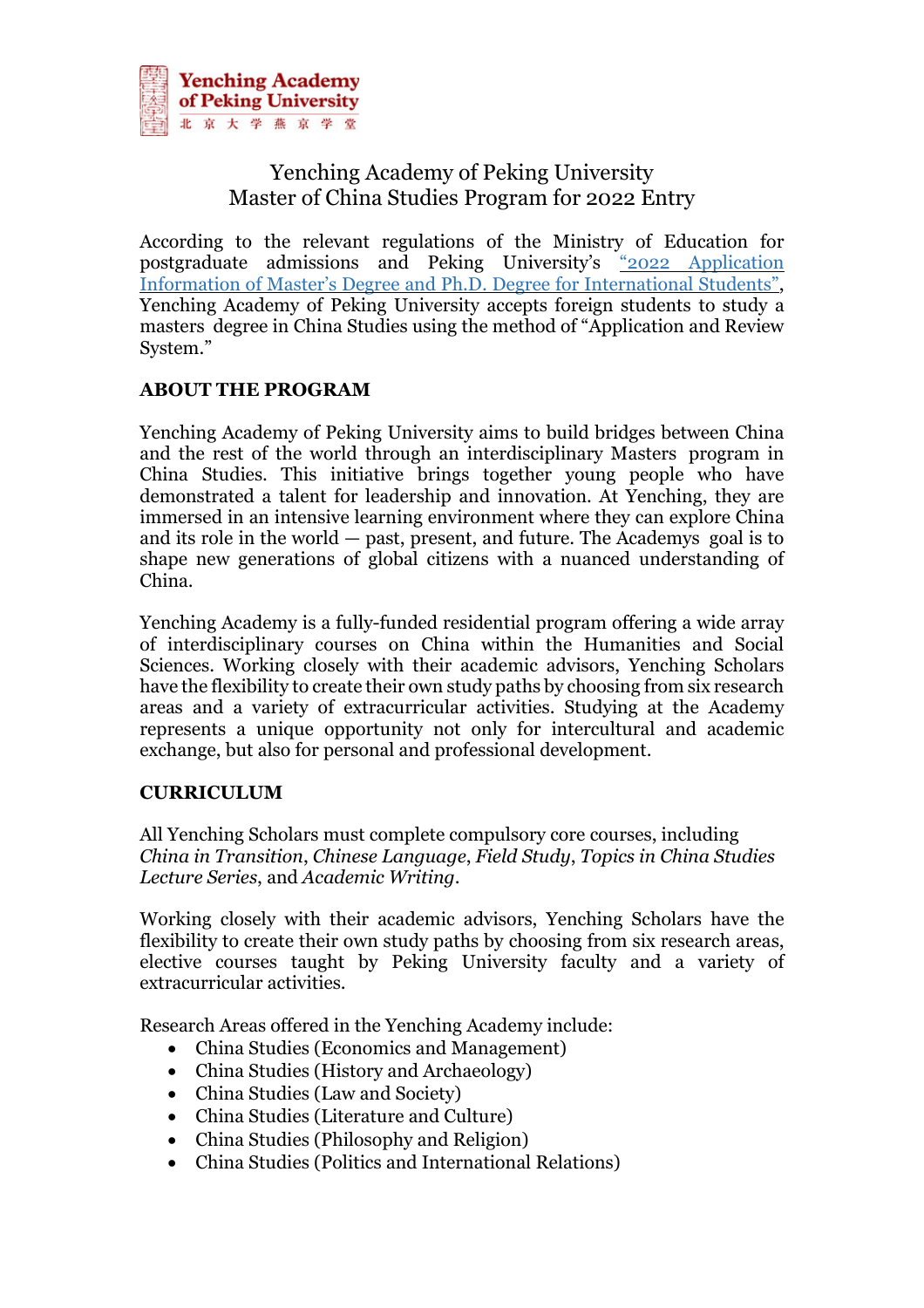

# **FELLOWSHIPS & STUDY TIMEFRAME**

The Yenching Academy Master of China Studies Program is two years in duration. All admitted students will receive the Yenching Fellowship and are required to live on campus for the first academic year. The Yenching Fellowship covers tuition fees, on-campus accommodation, a travel stipend for one roundtrip journey between the student's base city and Beijing, a monthly stipend, medical insurance and expenses for designated research trips.

Scholars who maintain good academic standing and continue to live in Beijing can apply for the second-year Yenching Fellowship, which covers tuition fees, on-campus accommodation or an off-campus housing stipend, a monthly stipend, and medical insurance.

# **APPLICATION**

Yenching Academy annually enrolls approximately 120 new students from both China and abroad, to study, live, and learn together. It opens its application system to applicants for the 2022 cohort on August 15, 2021, and accepts applications until December 3, 2021 (12:00 noon Beijing time).

# *ELIGIBILITY*

Applicants should have:

- Minimum of a Bachelors degree in any field or currently enrolled on a degree program awarded no later than August 31 of the year in which they wish to enroll;
- An outstanding academic record;
- Strong interest in interdisciplinary study of China;
- A record of extracurricular achievement, community engagement, social responsibility, and leadership potential;
- English proficiency requirements and minimum scores:
	- o IELTS (Academic): Overall 7.0
	- o TOEFL (iBT): Overall 100
	- o Cambridge English Scale (Advanced): Overall 185
	- o Native English speakers and students or alumni of primarily English taught degree programs (undergraduate or above) are not required to provide English proficiency test scores.
- Applicants must be non-Chinese citizens with a valid passport. Former citizens of the P.R.C., Hong Kong, Macao and Taiwan must have switched their citizenship for at least six years before being eligible to apply as an international student. Such applicants will need to provide a non-PRC, Hong Kong, Macao, and Taiwan passport that became valid before April 30, 2016. They will also need to provide proof of their renunciation of Chinese citizenship.

# *APPLICATION MATERIALS*

Each applicant must submit the following materials in English:

- Yenching Academy online [application](https://yenchingacademy.netapply.cn/YENCHING/login.html) (note that all students and alumni of [Partner](https://yenchingacademy.pku.edu.cn/ADMISSIONS/Partner_and_Cooperating_Universities.htm) [Universities](https://yenchingacademy.pku.edu.cn/ADMISSIONS/Partner_and_Cooperating_Universities.htm) are required to apply through their universities);
- Personal statement (750 words or less);
- Statement of Research Interest (maximum 1500 words, excluding citations);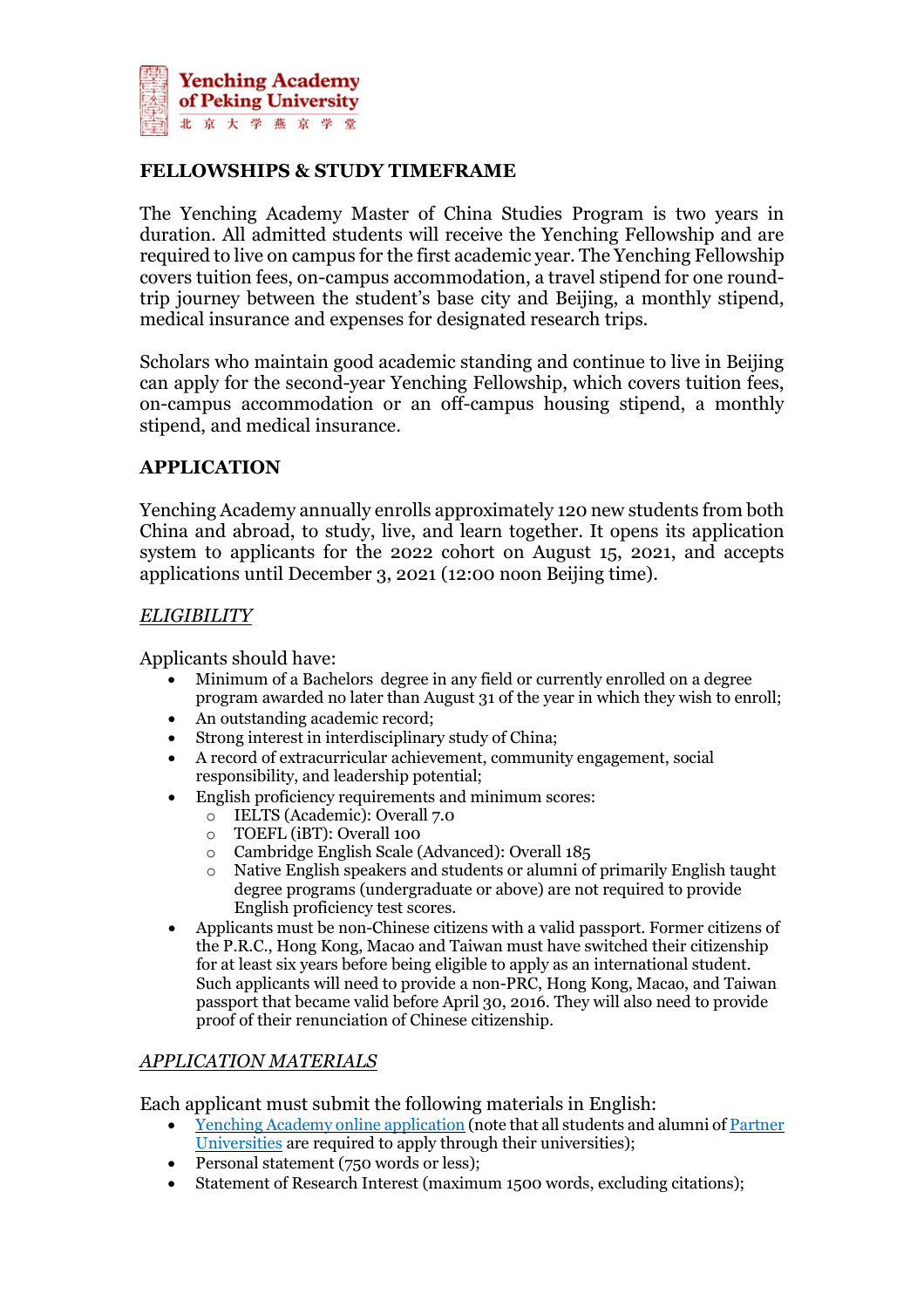

- Curriculum vitae (maximum two pages);
- Official transcript(s);
- Diploma(s) or Certificate(s) of Enrollment;
- Two academic letters of recommendation (Chinese or English):
	- o Peking University will only accept recommendation letters written by **full professors** or **associate professors** (or equivalent titles).
- International English proficiency test report(s):
	- TOEFL and IELTS English proficiency tests must be taken after September 1, 2020. Currently, we do not accept TOEFL MyBest Scores and results from TOEFL iBT Special Home Edition;
	- o Submission of English scores: For IELTS, TOEFL, and Cambridge tests, we will only accept scores sent directly to us from these organizations. Make sure you choose "Yenching Academy of Peking University" as the designated recipient of your scores when you book the exam time. For TOEFL, use the institution code: C488.

### *PROCEDURES*

International candidates may begin to submit applications on August 15, 2021. Applicants must submit all materials before December 3, 2021 (12:00 noon Beijing time).

The Yenching Academy works with **Partner [Universities](https://yenchingacademy.pku.edu.cn/ADMISSIONS/Partner_and_Cooperating_Universities.htm)** that conduct application processes and nominate outstanding candidates for consideration. All students and alumni of Partner Universities are required to apply through both their universities processes and the Yenching Academy admissions portal.

For detailed application procedures, please visit the [Yenching](https://yenchingacademy.pku.edu.cn/ADMISSIONS.htm) Academy [website.](https://yenchingacademy.pku.edu.cn/ADMISSIONS.htm)

# **APPLICATION SCREENING AND INTERVIEW**

Application screening is completed by the Admissions Committee within the Yenching Academy. Finalists will be invited for interviews during winter and early-spring, and invitations will normally be sent out approximately one week in advance. Interviews can be done remotely online or in person at Peking University.

# **ADMISSIONS**

Applications of those who successfully pass the interview will be reviewed by the Graduate School of Peking University. Upon obtaining approval of admissions from the Graduate School, the offers of admission will be mailed out by the end of June of the enrollment year.

# **OTHERS**

• Further information about the 2022 cohort application and admissions for international students can be found on the Graduate School of Peking [University](https://admission.pku.edu.cn/zsxx/lxszs/index.htm)